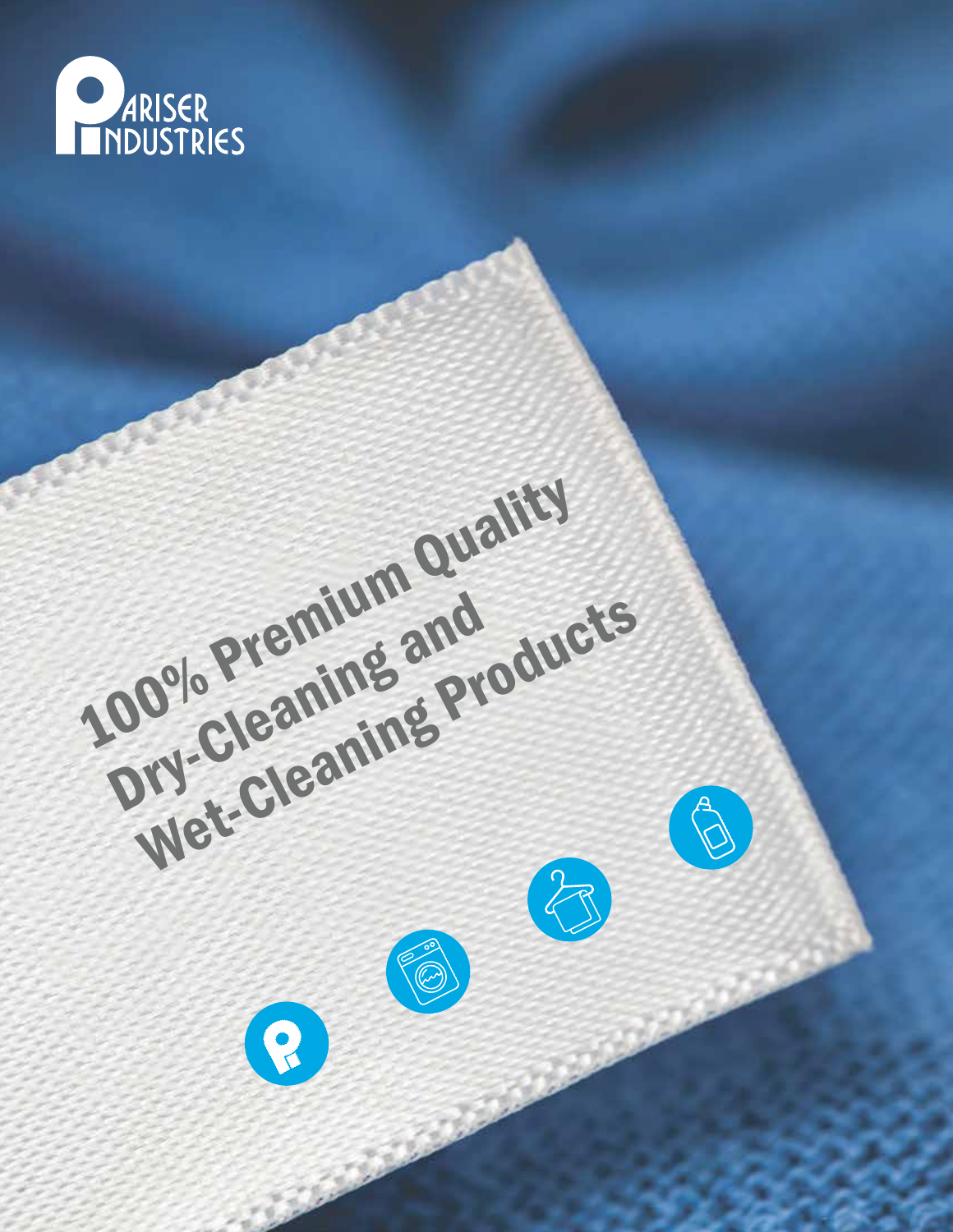Pariser Industries is adept at identifying customer issues relating to procedures, results, and usage cost parameters across a wide variety of cleaning applications. Our consultants will diagnose and solve your complex cleaning challenges, and recommend the best formula for your specific operation from our comprehensive product line.

Pariser is passionate about delivering world-class products, competent technical service, extraordinary customer satisfaction, and value. Contact your Pariser representative or email info@pariserchem.com to learn more about the products that would be the most beneficial for your needs.



## Wet-Cleaning Products

**ACTIVATE** Versatile oxygen bleach-based cleaner formulated to provide safe, controlled stain removal on a variety of fabrics and surfaces in mild to warm water conditions in both conventional and high-efficiency (HE) washing machines.

**AQUA VELVET** All-in-one, one-shot wet-cleaning product which combines an acid-based detergent (for dye loss prevention on dry-clean only fabrics), stain removers, and state-of-the-art fabric conditioners that provides garments with a fresh and clean smelling fragrance.

**CEXP** Highly active odor-counteractant for numerous applications involving the removal of organic-type odors, such as bodily excretions and smoke-related sources.

**CITRASOL** Citrus-based additive developed for washing durable press, polyesters, polyester-cotton, and other hardto-clean fabrics. It removes greasy soils without adversely affecting fabric crease resistance and soil resist qualities.

**CLOUD-DET** Detergent additive safe for wide ranges of fabric and garment types that is formulated to achieve optimum cleaning results in non- or limited-immersion cleaning machines.

**HYDROCON** Finishing agent for fabrics requiring a more relaxed and softer "hand." It improves stain resistance and reduces static and pressing time. This product can be used for conditioning suedes and leathers which have been wet-cleaned.

**LS-100** A blend of synthetic liquid sizing and natural corn starch. It is intended for use on synthetics, blends, and cottons. The product leaves garments with excellent body. It will not leave a shine on dark-colored shirts or garments.

**SHOT-SPOT** A versatile, all-purpose stain remover. The product can be used both as a pre-spotting agent for wet-cleaning and as an additive for washing to assist in removing oil, grease, and ground-in soil.

**STAND UP** Highly concentrated, liquid synthetic sizing designed to provide significant body and starch-like rigidity to textiles in an aqueous environment. This product prevents sticking and scorching to make ironing easier, especially on synthetic fabrics.

**SYMPHONY** Specially formulated wet-clean detergent for controlled sudsing and premium garment "hand."

**ULTRA** Heavy duty liquid detergent developed for washing durable-press polyesters, polyester-cotton, and other hard-to-clean fabrics using hard water. It removes greasy soils without adversely affecting fabric crease.

**WET-DETTE** Wet-cleaning detergent compatible with all fabrics that performs on the acid side to prevent dye loss on dry-clean only fabrics.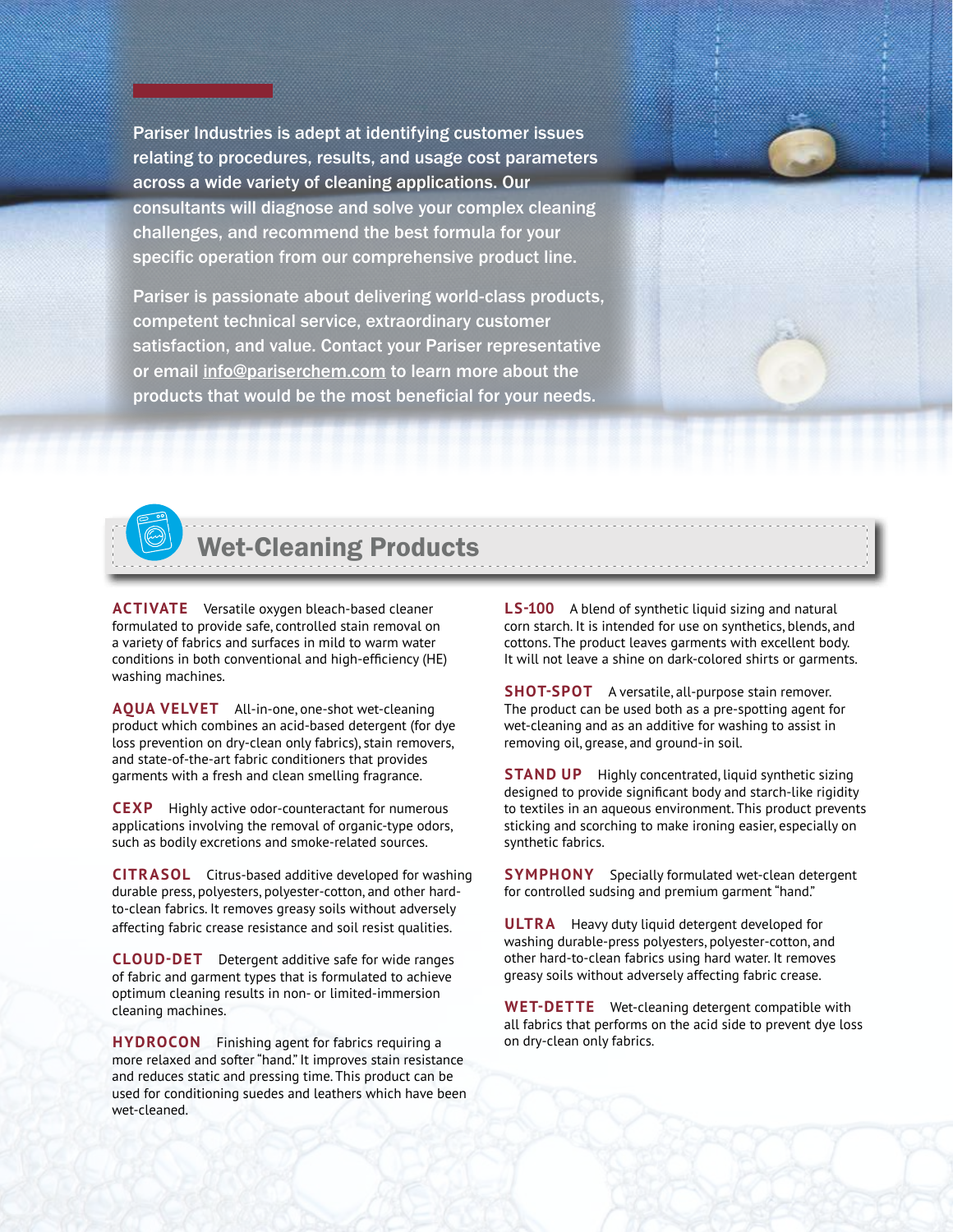

## Dry-Cleaning Products

**CORONATION** and **GE-SUPREME** Premiumgrade coconut oil-based detergents which contain agents developed to virtually eliminate static as well as an optical brightener component which provides enhanced garment color reflectivity. CORONATION is used in hydrocarbon solvent systems. GE-SUPREME is optimized for Green Earth solvent systems.

**MAXIM** Concentrated blend of anionic and nonionic surfactants, citrus-based turpine solvents, state-of-the-art anti-static agents, and anti-microbial agents. This product will suspend and disperse moisture, reduce linting, and lubricate garment fibers leaving them in a clean, bright, and supple condition.

**MID-CAP** Detergent formulated for smoke and fire restoration with advanced odor mitigating and encapsulating properties.

**MONARCH** Phosphate-free, medium viscosity, anionic dry-cleaning detergent with significant resin-based sizing. The product contains a coconut oil base and anti-static agents and produces a fresh-smelling, luxuriant-sized "hand" that drapes and finishes well, without a board-like texture.

**PRO MAX AAP** Cationic dry-cleaning detergent designed for use with injection system dry-cleaning applications. It contains a carefully balanced amount of moisture and special softening agents and is compatible with perc and hydrocarbon systems.

**REGAL** Non-ionic, moistureless, coconut oil-based concentrated detergent which provides exceptional "hand" for drape and proper finishing. These unique characteristics virtually eliminate static and lint.

## **Ancie Products and Spotting Chemical**

**BIO CHARGE** Odor control and solvent maintenance additive for today's hydrocarbon systems.

**D.C. SCENT** Concentrated, solvent soluble re-odorant for maintenance of dry-cleaning solvent, and treatment of specialty loads requiring odor adjustment in either perc or hydrocarbon systems.

**FIBER-SIZE** Odorless type sizing for dry-cleaning systems and other textile preparation applications that improves textile drape and "hand;" provides body and luster; speeds the finishing by 60%; and enhances color brightness.

**iDET** Dry-cleaning, dry-side spray spotter safe on most garments, materials, and dyes that can be used for pre- and post-spotting applications on both dry- and wet-side stains, in perchlorethylene, as well as hydrocarbon-based systems.

**INK OUT** Spotting product for the general removal of most ink, and many crayon, grease, tar, and oily-type stains.

**P.O.G.** Paint, oil, and grease remover for perc systems. It is a quick cutting solvent with oily bases and lubricants that suspends soil to prevent redepositing.

**PARA-TANN** Tannin stain remover used for beverages, liquor, tea, coffee, grass, and other tannin-type stains.

**PARA-TEIN** Protein spotter used in the removal of blood, urine, milk, perspiration, and other protein-type stains. **PARALINE BUFF** Dry-cleaning solvent treatment additive designed to combat the adverse effects of free fatty acid formation in the dry-cleaning system.

**PARALINE BWT and PARAPLEX P-2** Polymeric- and phosphate-based boiler treatment programs.

**SILKY** Pre-spotting aid, both as a silk spotter and as a general leveling agent for moisture sensitive fabrics (silk, linen, gabardine, rayon, cotton, and wool).

**SPIN DR.** Deep cleans spin disc filters far more effectively than the standard spinning process. It lowers filter pressure and improves system maintenance.

**SPRAY-TEX** Spray spotter that reduces post-spotting by pre-treating soiled garments before cleaning.

**TASKMASTER** Multi-purpose stain remover formulated for use in both perc and hydrocarbon solvents to remove both dry-side and wet-side stains and is safe on most fabrics including suede.

**TEX-SETTE** Odorless sizing for dry-cleaning systems and other textile preparation applications that contains a brightener to enhance colors.